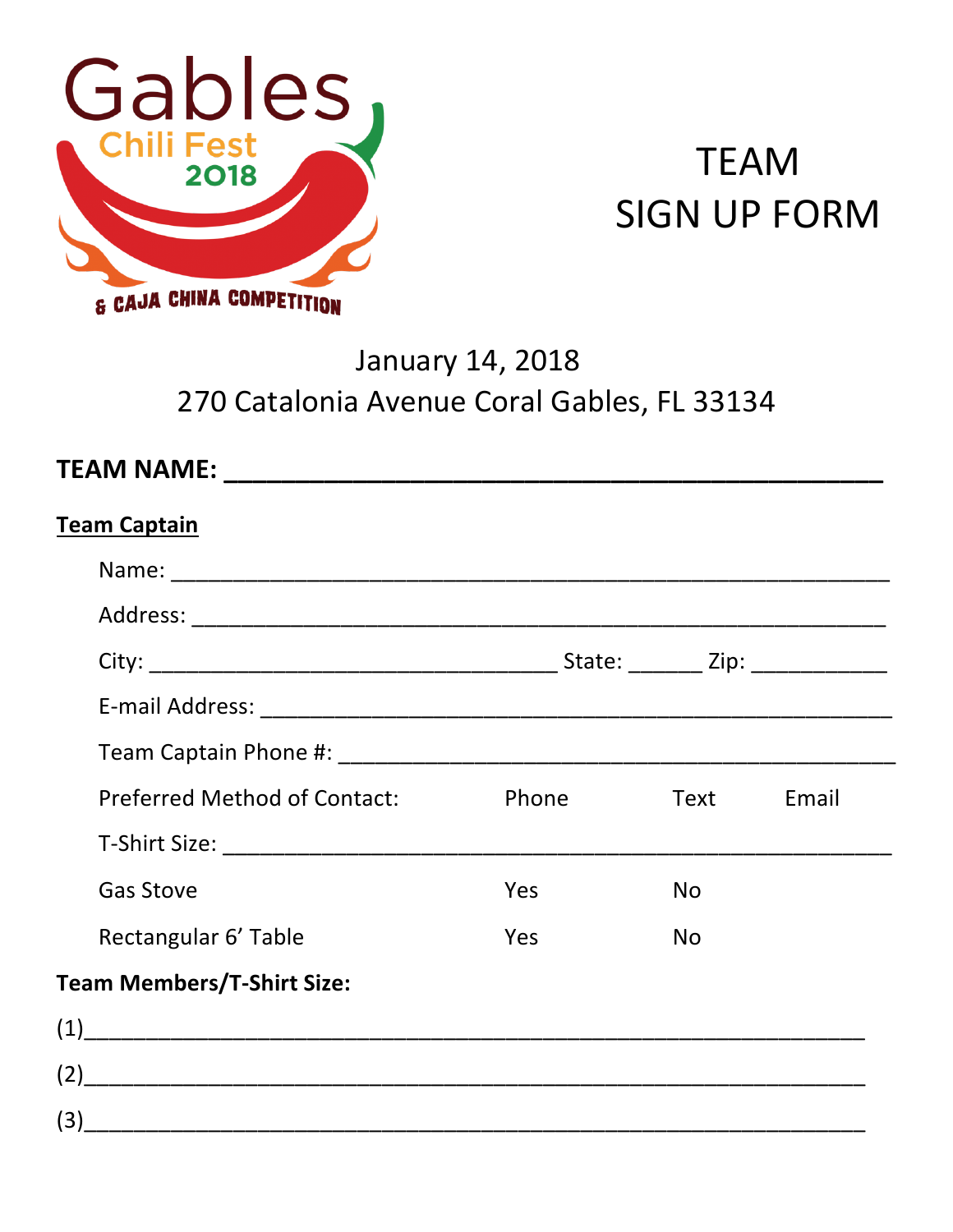

#### **General Agreement and Release**

In consideration for the Fetes & Events, Inc. (hereinafter, referred to as "Event Coordinator"), providing and coordinating the Gables Chili Fest, on January 14, 2018, I \_\_\_\_\_\_\_\_\_\_\_\_\_\_\_\_\_ (hereinafter, referred to as "Team Captain") representing entitled and the setting (hereinafter,

- referred to as "Team") do hereby:
- 1) Assume all risk of possible personal injury, illness and possible loss of life, and risks of damage to, or loss of, personal property, that may occur through our participation before, during, or after the Gables Chili Fest, on January 14, 2018. I fully accept this specific notice of the existence of risks; and further assume and pay any medical and emergency expenses in the event of injury, illness, or other incapacity regardless of whether I authorized such expenses. I realize that our participation requires physical activities, and I represent that we are in sound medical condition capable of participating in the contest without risk to others or myself. I further represent that no team member has a medical impediment, which would endanger others or myself through our participation.
- 2) Agree to compensate Event Coordinator for any repair and/or replacement costs for damages to the Knights of Columbus Hall located at 270 Catalonia Avenue, Coral Gables, or their equipment, as a result of our misuse, misapplication, mistreatment or otherwise abuse of the equipment.
- 3) Agree to indemnify, release, waive, discharge, and otherwise hold harmless the Event Coordinator and/or its officers, directors, members, agents or employees, Gables Chili Fest sponsors, emergency and support personnel, volunteers, and their representatives from any and all liabilities, claims, suits, losses, damages, including, but not limited to, attorney's fees and investigative costs relating to, arising from, or in connection with participation in the Gables Chili Fest.
- 4) Agree to abide by all applicable rules of the Gables Chili Fest. I further understand that I may be ejected from the premises, which may include forfeiting my entry fee, if I fail to abide by these rules.
- 5) I further allow the Event Coordinator to take and use any photographs and videos that include any and all images of my team, cook-off site, props, chili, tent, product, or other materials, for their use, at their discretion.

I certify that I have read and fully understand the Gables Chili Fest Rules, and General Agreement and Release, and that these forms are completed and signed of my own free will. I expressly agree that this General Agreement and Release shall be construed and enforced in accordance with the laws of the State of Florida, and further consent to jurisdiction thereof. I further certify that the above information is correct and true.

Signature: \_\_\_\_\_\_\_\_\_\_\_\_\_\_\_\_\_\_\_\_\_\_\_\_\_\_\_\_\_\_\_\_\_\_\_\_\_ 

Team Captain 

Date: when  $\Box$ 

Please return this completed form, along with payment to: Gables Chili Fest Coordinator 270 Catalonia Avenue Coral Gables, Florida 33134

All checks must be made payable to: Gables Chili Fest

Deadline is on Saturday, January 6, 2018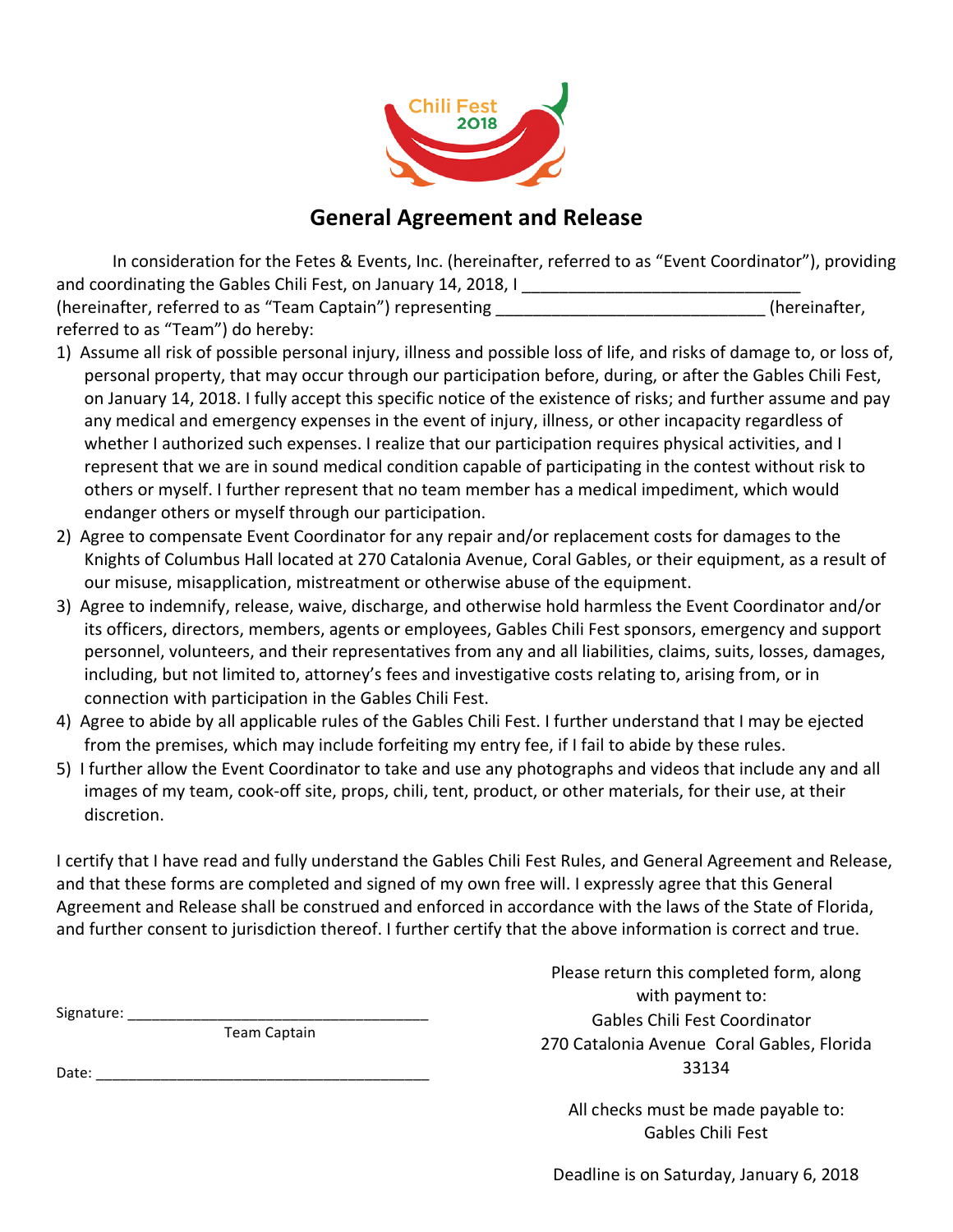

### 270 Catalonia Avenue, Coral Gables, FL 33134

The following rules are adopted to insure fair competition among various cook-off teams, and to enhance the safety of all participants and attendees.

### RULES

- 1. All entry forms must be turned in by Saturday, January 6, 2018 to the Knights of Columbus Council #3274, via mail at: 270 Catalonia Avenue, Coral Gables, Florida 33134.
- 2. Each team shall consist of at least of one (1) team captain, and up to three (3) assistant chefs. The team captain and assistants will each receive credentials for access to the grounds.
- 3. Entry fee per team is \$50.00.
- 4. All items must be prepared from scratch at the Cook-Off site. No ingredient may be pre-cooked in any way prior to the commencement of the official Cook-Off. The only exceptions are canned or bottled tomatoes, tomato sauce, peppers, pepper sauce, beverages, broth and grinding and/or mixing of spices. Meat may be treated, precut or ground. MEAT MAY NOT BE PRE-COOKED, in *any* manner. All other ingredients must be chopped or prepared during the preparation period, in the afternoon.
- 5. Each entry is to be submitted as cooked. No add-on sauces or garnishes are to be submitted with the entry. However, sauces or garnishes may be served to the public, at the team's discretion.
- 6. Each team is required to prepare a minimum of two (2) quarts of competition chili submitted for judging.
- 7. Each chili must include at least a red or a green chili.
- 8. Beans are permitted.
- 9. Each team is responsible for supplying all of their cooking utensils, and pots. Suggested pot size is 32 quarts.
- 10. Chili teams are expected to produce 20 quarts of chili, includes competition and people's choice.
- 11. All Cook-Off teams will be assigned a site in the cook-off area. All Cook-Off sites will be marked prior to the Cook-Off.